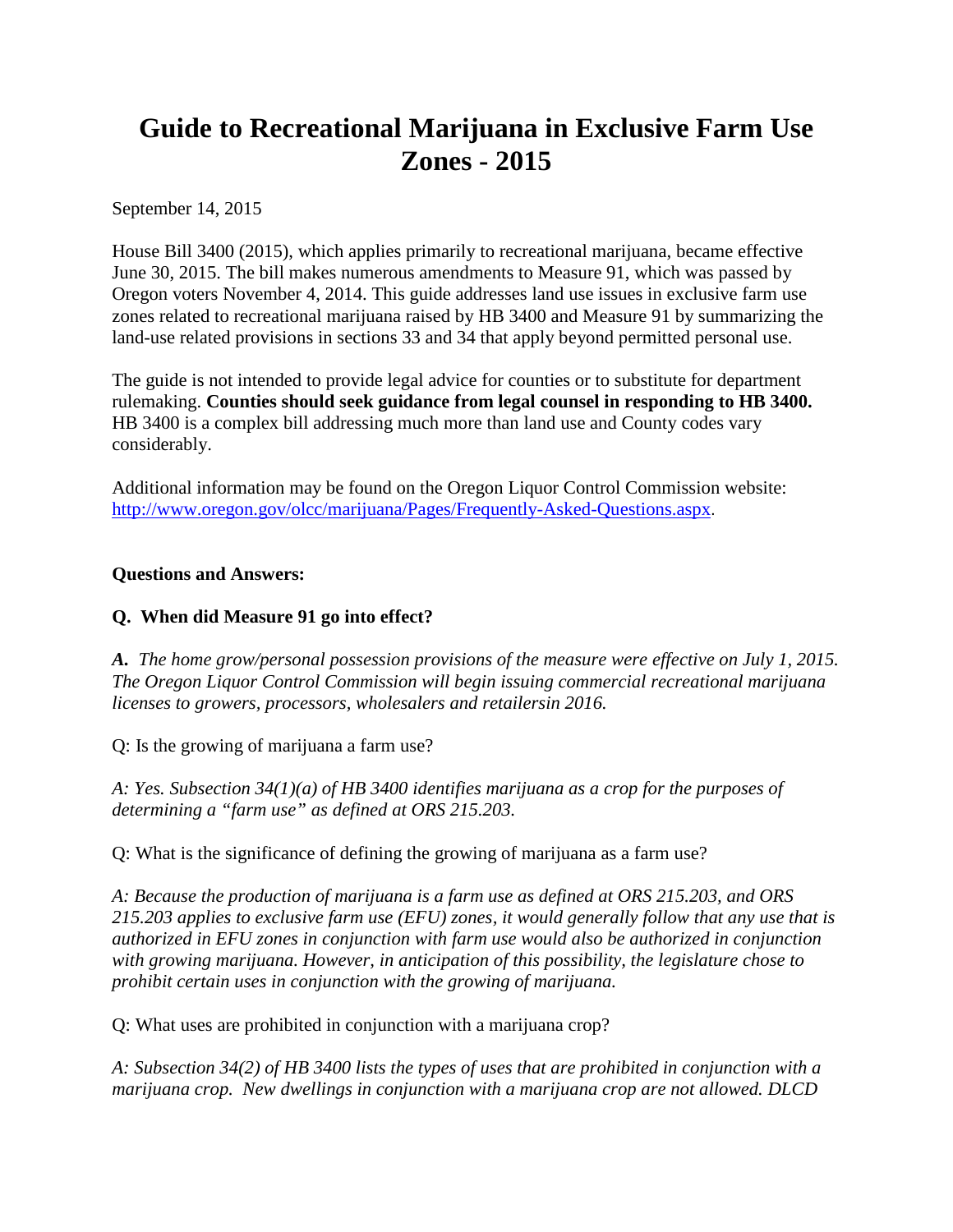*interprets this to apply to primary farm dwellings, accessory farm dwellings and relative farm help dwellings. The prohibition applies to all dwellings, and therefore includes both primary farm dwellings subject to an income test, and primary farm dwellings subject to a minimum parcel size test or the capability test. In addition, farm stands used in conjunction with a marijuana crop are prohibited. DLCD interprets this to mean that the sale of marijuana or marijuana products at farm stands is prohibited, as would be any promotional activities in conjunction with marijuana. Finally, commercial activities in conjunction with a marijuana crop are prohibited in EFU zones.* 

Q: What farm-related uses in conjunction with a marijuana crop are allowable?

*A: Besides growing marijuana, agricultural buildings are allowed in EFU zones in conjunction with a marijuana crop, as are small-scale processing facilities under ORS 215.213(1)(u) and 215.283(1)(r). Larger-scale processing facilities would not be allowed, because commercial uses in conjunction with farm use are precluded by HB 3400.*

Q: What does marijuana processing include?

*A: Marijuana processing includes the processing, compounding or conversion of marijuana into cannabinoid products, concentrates or extracts. It does not include packaging or labeling of marijuana items. Marijuana processing does not include drying marijuana by a marijuana producer, which DLCD considers to be "preparation" of farm products and part of the definition of farm use at OAR 660-033-0020(7)(b)(A).*

Q: May counties allow the growing of marijuana in zones other than EFU?

*A: Yes. Subsection 34(3) of HB 3400 states that counties may "allow the production of marijuana as a farm use on land zoned for farm or forest use in the same manner as is the production of marijuana in EFU zones. Because marijuana is identified as a crop for purposes of determining a farm use at ORS 215.203, DLCD interprets this to mean that growing marijuana is allowed in any zone that adopts the statutory definition of farm use in ORS 215.203. The exception would be zones for which counties have adopted a different definition of farm use for non-EFU zones. The other option open to counties that do not wish to permit the growing of marijuana in non-EFU zones is to amend those zones to no longer allow farm use.*

Q: How will OLCC permitting be coordinated with local land use approvals?

*A: Section 34(4) of HB 3400 requires the OLCC to obtain a land use compatibility statement from both counties and cities for licenses for the production, processing and wholesale and retail sales of recreational marijuana.*

Q: Can marijuana products be sold in farm and forest zones?

*A: Other than wholesale farm product sales that would be considered to be a farm use, there is no authorization in HB 3400 for marijuana or marijuana product sales in EFU or forest zones.*